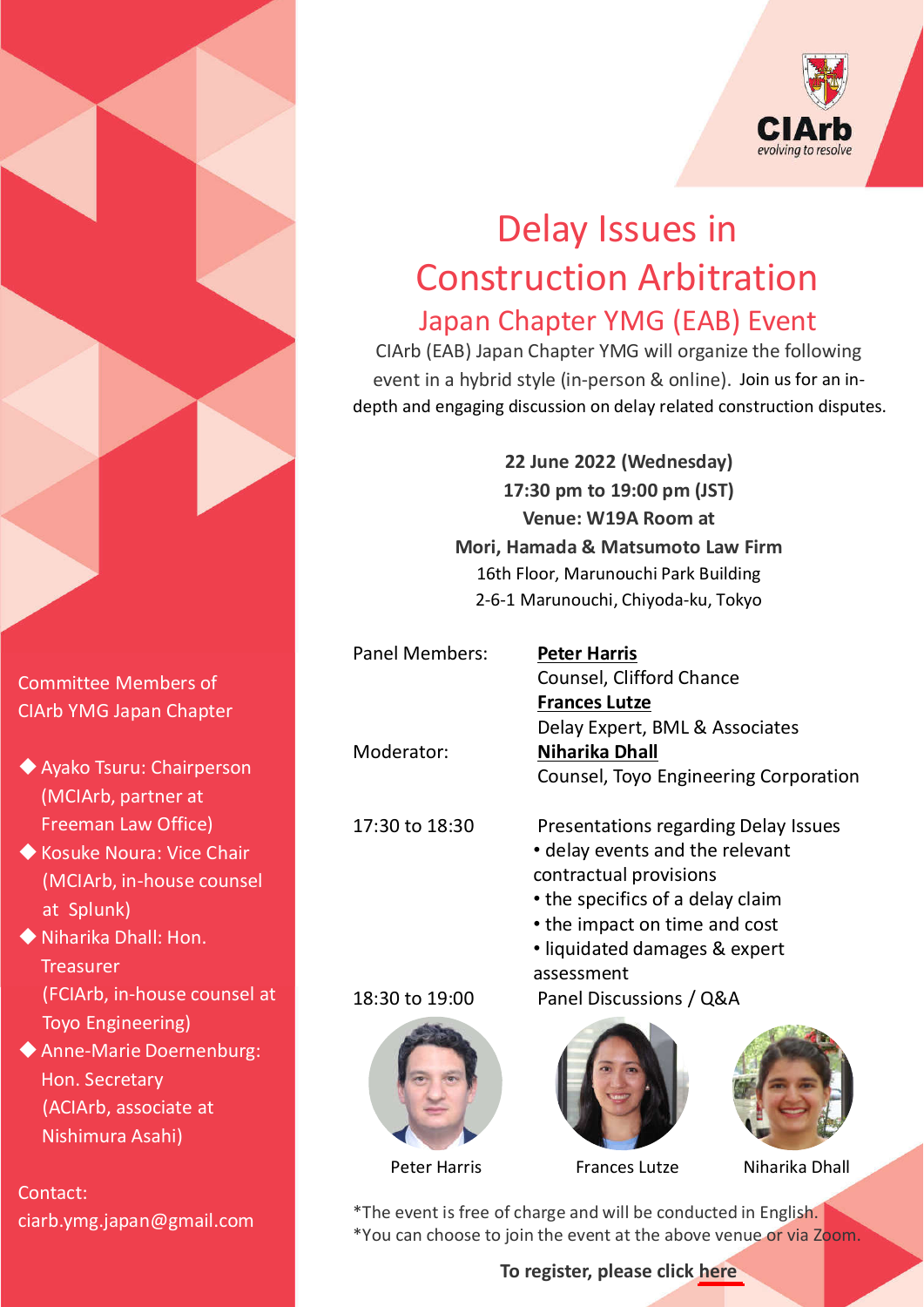

## Profile



Peter is a lawyer (England & Wales qualified) with a particular focus on international arbitration. He has experience of international commercial arbitration and investor-state arbitration as well as other forms

of dispute resolution including court proceedings, mediation and adjudication. Predominantly, he has worked for clients in the energy, resources, construction and infrastructure sectors but has also had experience of technology and financial services related matters. Peter is also an experienced advocate. He regularly appears before international tribunals, making oral submissions and performing cross examination. Peter is ranked as a Future Leader for Arbitration in Who's Who Legal and is recognised in various other listings and directories. Peter has lived and worked in the Asia-Pacific region for over 10 years. He speaks English, French and Japanese.



Frances Lutze finished with honours, a bachelor of mechanical engineering degree at the University of Sydney in 2003. She has over 15 years of project delivery experience in the

infrastructure and oil & gas sectors as part of various design, engineering and construction teams. Following on from her extensive project experience she now specialises in forensic and delay analysis, particularly in the areas of design engineering and construction management. Frances' experience includes the successful setup and delivery of complex infrastructure projects throughout Australia. Frances' experience as a Project Engineer on several drilling, pipeline, energy, infrastructure and offshore projects has demonstrated her ability to manage the varied requirements of diverse projects. Her key strengths are in the areas of project management, remote onsite construction management, procurement, cost reporting, subcontract management, progress reporting and scheduling.